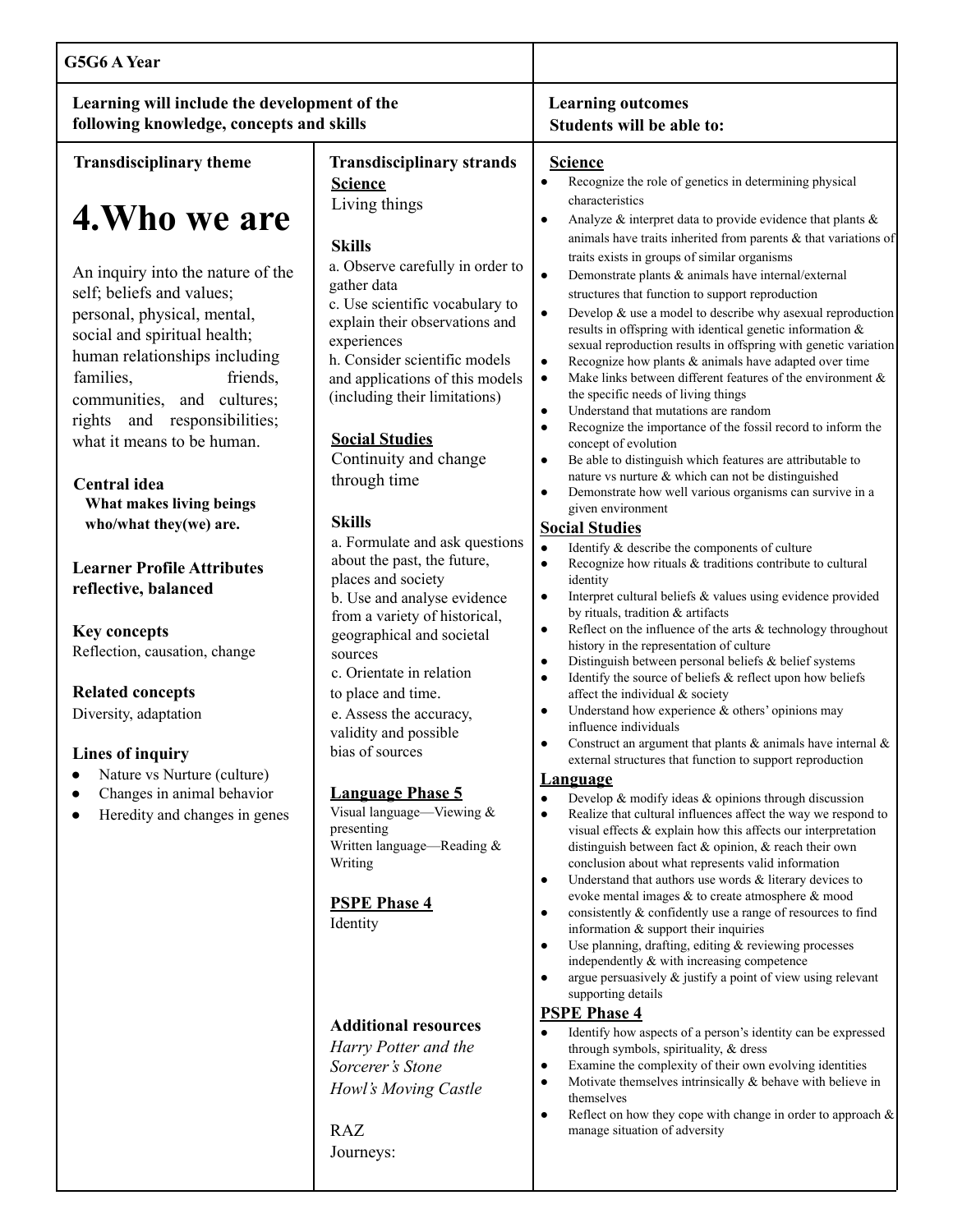| G5G6 A Year                                                                                                                                                                                                                                                                                                             |                                                                                                                                                                                                                                                                                                                                                                     |                                                                                                                                                                                                                                                                                                                                                                                                                                                                                                                                                         |
|-------------------------------------------------------------------------------------------------------------------------------------------------------------------------------------------------------------------------------------------------------------------------------------------------------------------------|---------------------------------------------------------------------------------------------------------------------------------------------------------------------------------------------------------------------------------------------------------------------------------------------------------------------------------------------------------------------|---------------------------------------------------------------------------------------------------------------------------------------------------------------------------------------------------------------------------------------------------------------------------------------------------------------------------------------------------------------------------------------------------------------------------------------------------------------------------------------------------------------------------------------------------------|
| Learning will include the development of the<br>following knowledge, concepts and skills                                                                                                                                                                                                                                |                                                                                                                                                                                                                                                                                                                                                                     | <b>Learning outcomes</b><br>Students will be able to:                                                                                                                                                                                                                                                                                                                                                                                                                                                                                                   |
| <b>Transdisciplinary theme</b>                                                                                                                                                                                                                                                                                          | <b>Transdisciplinary strands</b>                                                                                                                                                                                                                                                                                                                                    | <b>Science</b>                                                                                                                                                                                                                                                                                                                                                                                                                                                                                                                                          |
| <b>6. Where we</b><br>are in place                                                                                                                                                                                                                                                                                      | <b>Social Studies</b><br>Continuity and change<br>through time                                                                                                                                                                                                                                                                                                      | Analyze the effects of gravity & orbital motion<br>Explain the scale of the solar system, galaxies, $\&$<br>the universe;<br>Analyze how the the speed of light affects<br>$\bullet$<br>perception & measurement<br>Examine how we know the universe is                                                                                                                                                                                                                                                                                                 |
| and time<br>An inquiry into organization<br>in place and time; personal<br>histories; homes and<br>journeys; the discoveries,<br>explorations and migrations<br>of humankind; the<br>relationships between and the<br>interconnectedness of<br>individuals and civilizations,<br>from local and global<br>perspectives. | <b>Skills</b><br>a. Formulate and ask questions<br>about the past, the future, places<br>and society<br>b. Use and analyse evidence from<br>a variety of historical,<br>geographical and societal sources<br>c. Orientate in relation to place<br>and time<br>e. Assess the accuracy, validity<br>and possible bias of sources<br><b>Science</b><br>Earth and Space | expanding & the future of the universe<br><b>Social Studies</b><br>analyze information about past technological<br>$\bullet$<br>advances & societal systems (Greek mathematical<br>models/ philosophies & their reception)<br>predict societal & technological changes in<br>the future<br><b>Language</b><br>Work independently to produce written work that<br>is legible & well-presented either by hand or in<br>digital format<br>Use appropriate paragraphing to organize<br>ideas<br>Demonstrate an increasing understanding of how<br>$\bullet$ |
| Central idea<br>The relationship between the<br>universe and human beings.<br><b>Learner Profile Attributes</b><br>knowledgeable, thinker                                                                                                                                                                               | <b>Skills</b><br>c. Use scientific vocabulary to<br>explain their observations and<br>experiences<br>f. Make and test predictions<br>h. Consider scientific models and<br>applications of this models<br>(including their limitations)                                                                                                                              | grammar works<br>Argue persuasively & justify a point of view<br>$\bullet$<br>using relevant supporting details to convey<br>meaning & to create atmosphere & mood<br>Understand & use figurative language<br>$\bullet$<br>Recognize the author's purpose, for example to<br>$\bullet$<br>inform, entertain, persuade, instruct<br>Use written language as a means of reflecting on<br>their own learning                                                                                                                                               |
| <b>Key concepts</b><br>Form, perspective, reflection<br><b>Related concepts</b><br>Continuity, progress,<br>technology                                                                                                                                                                                                  | <b>Language Phase 5</b><br>Visual language—Viewing &<br>presenting<br>Written language—Reading &<br>Writing<br><b>PSPE Phase 4</b>                                                                                                                                                                                                                                  | <b>PSPE</b><br>Analyze how they are connected to the wider<br>community<br>Reflect on their own cultural influences, experiences,<br>$\bullet$<br>traditions $\&$ perspectives, $\&$ are open to others<br>Discuss ideas $\&$ ask questions to clarify meaning<br>$\bullet$<br>Embrace optimism to shape a positive attitude towards<br>$\bullet$<br>themselves & their future<br>Motivate themselves intrinsically & behave with<br>٠                                                                                                                  |
| <b>Lines of inquiry</b><br>How the heavens/celestial<br>bodies move<br>Gravity and its effects<br>How we track time                                                                                                                                                                                                     | Interactions<br><b>Additional resources</b><br><b>RAZ</b><br>Journeys<br>Ender's Game<br>The Phantom Tollbooth                                                                                                                                                                                                                                                      | belief in themselves                                                                                                                                                                                                                                                                                                                                                                                                                                                                                                                                    |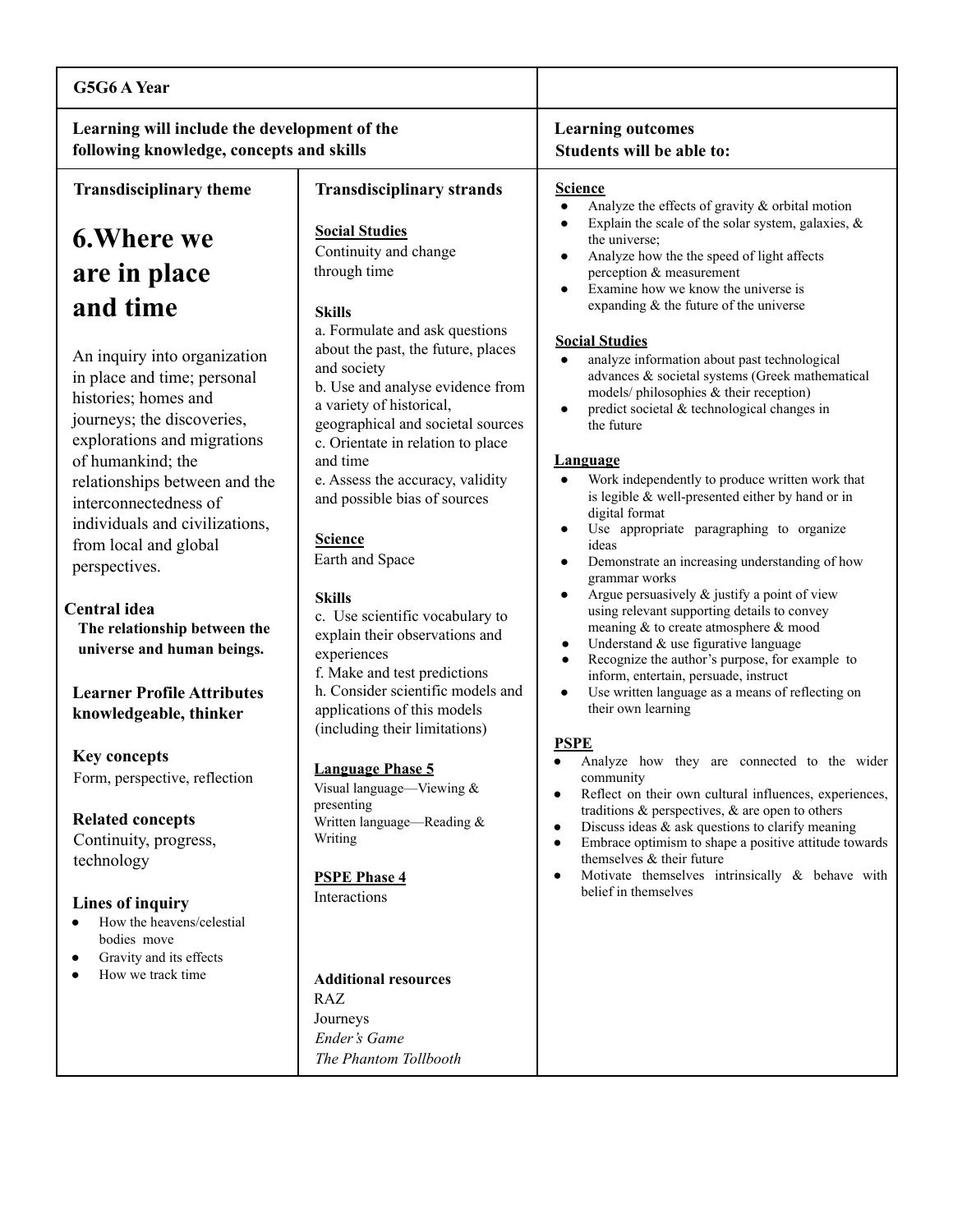| G5G6 A Year                                                                                                                                                                                                                             |                                                                                                                                                                                                                                                                           |                                                                                                                                                                                                                                                                                                                                                                                                                                           |
|-----------------------------------------------------------------------------------------------------------------------------------------------------------------------------------------------------------------------------------------|---------------------------------------------------------------------------------------------------------------------------------------------------------------------------------------------------------------------------------------------------------------------------|-------------------------------------------------------------------------------------------------------------------------------------------------------------------------------------------------------------------------------------------------------------------------------------------------------------------------------------------------------------------------------------------------------------------------------------------|
| Learning will include the development of the following<br>knowledge, concepts and skills                                                                                                                                                |                                                                                                                                                                                                                                                                           | <b>Learning outcomes</b><br>Students will be able to:                                                                                                                                                                                                                                                                                                                                                                                     |
| <b>Transdisciplinary theme</b>                                                                                                                                                                                                          | <b>Transdisciplinary strands</b>                                                                                                                                                                                                                                          | <b>Science</b>                                                                                                                                                                                                                                                                                                                                                                                                                            |
| 3. How we                                                                                                                                                                                                                               | <b>Science</b><br>Living things<br>Forces and energy<br><b>Skills</b>                                                                                                                                                                                                     | Explain the impact of diet in providing the body<br>$\bullet$<br>with sources of potential energy<br>Identify and describe the functions of the body<br>$\bullet$<br>Explain the difference between reality and<br>$\bullet$<br>perception (including properties of light and                                                                                                                                                             |
| express                                                                                                                                                                                                                                 | a. Observe carefully in order to                                                                                                                                                                                                                                          | sensory illusions)                                                                                                                                                                                                                                                                                                                                                                                                                        |
| ourselves                                                                                                                                                                                                                               | gather data<br>c. Use scientific vocabulary to<br>explain their observations and<br>experiences                                                                                                                                                                           | <b>Social Studies</b><br>Distinguish between personal beliefs and belief<br>systems                                                                                                                                                                                                                                                                                                                                                       |
| An inquiry into the ways in which<br>we discover and express ideas,<br>feelings, nature, culture, beliefs and<br>values; the ways in which we reflect<br>upon, extend and enjoy our<br>creativity; our<br>appreciation of the aesthetic | f. Make and test predictions<br>g. Interpret and evaluate data<br>gathered in order to draw conclusions<br>h. Consider scientific models and<br>applications of this models (including<br>their limitations)<br><b>Social Studies</b><br>Social organizations and culture | Identify the source of beliefs & reflect upon how<br>beliefs affect the individual and society<br>Be able to understand how experience and others'<br>$\bullet$<br>opinions may influence individuals<br>Generate, develop and modify ideas and opinions<br>$\bullet$<br>through discussion<br>Distinguish between fact and opinion, and reach<br>$\bullet$<br>their own conclusion about what represents valid<br>information            |
| Central idea<br>Impressions can lead to                                                                                                                                                                                                 | <b>Skills</b><br>a. Formulate and ask questions about                                                                                                                                                                                                                     | Reread, edit and revise to improve their own<br>writing,<br>for<br>example,<br>content,<br>language,<br>organization                                                                                                                                                                                                                                                                                                                      |
| preconceptions and misconceptions                                                                                                                                                                                                       | the past, the future, places and society<br>b. Use and analyse evidence from a                                                                                                                                                                                            | <b>Language</b>                                                                                                                                                                                                                                                                                                                                                                                                                           |
| <b>Learner Profile Attributes</b><br>inquirer, communicator<br><b>Key concepts</b>                                                                                                                                                      | variety of historical, geographical and<br>societal sources<br>c. Orientate in relation to place and<br>time<br>d. Identify roles, rights and                                                                                                                             | appreciate that people speak and respond<br>$\bullet$<br>according to personal and cultural perspectives<br>Make inferences and be able to justify them-<br>$\bullet$<br>(including inferences and analysis of the author's<br>purpose) infer/predict, story structure                                                                                                                                                                    |
| Function, reflection, perspective                                                                                                                                                                                                       | responsibilities in society<br>e. Assess the accuracy, validity<br>and possible bias of sources                                                                                                                                                                           | use appropriate paragraphing to organize ideas<br>$\bullet$<br>demonstrate an increasing understanding of how<br>$\bullet$<br>grammar works                                                                                                                                                                                                                                                                                               |
| <b>Related concepts</b><br>Interpretation, communication,<br>subjectivity<br>Lines of inquiry                                                                                                                                           | <b>Language Phase 5</b><br>Visual language—Viewing $&$<br>presenting<br>Written language-Reading &<br>Writing                                                                                                                                                             | argue persuasively and justify a point of view<br>using relevant supporting details to convey<br>meaning and to create atmosphere and mood<br>Understand and use figurative language<br>$\bullet$<br>Recognize the author's purpose, for example to<br>$\bullet$<br>inform, entertain, persuade, instruct                                                                                                                                 |
| How our bodies work<br>What we sense and what our brain<br>interprets<br>Preconceptions/Misconceptions and<br>how we overcome them                                                                                                      | Oral language—listening & speaking<br><b>PSPE Phase 4</b><br>Identity<br>Active living                                                                                                                                                                                    | <b>PSPE Phase 4</b><br>Recognize how a person's identity affects<br>$\bullet$<br>self-worth<br>Analyze how assumptions can lead to<br>$\bullet$<br>misconceptions<br>Identify causal relationships and understand how<br>$\bullet$<br>they impact on the experience of individuals and                                                                                                                                                    |
|                                                                                                                                                                                                                                         | <b>Additional resources</b><br>Maya Running<br>Phantom Tollbooth<br>Harry Potter and the Sorcerer's<br><b>Stone</b><br>Howl's Moving Castle<br>RAZ<br>Journeys<br>Write a Narrative - Artifacts,                                                                          | groups<br>Analyze how society can influence our concept of<br>self-worth<br>Identify how their attitudes, opinions, and beliefs<br>affect the way they act and how those of others<br>also impact their actions<br>Use emotional awareness and personal skills to<br>$\bullet$<br>relate to and help others<br>Understand the interdependence of factors that can<br>$\bullet$<br>affect health and well-being<br>والموجر ونفونا وموردكنه |

rituals and traditions in your life

● Identify realistic goals and strategies to improve physical fitness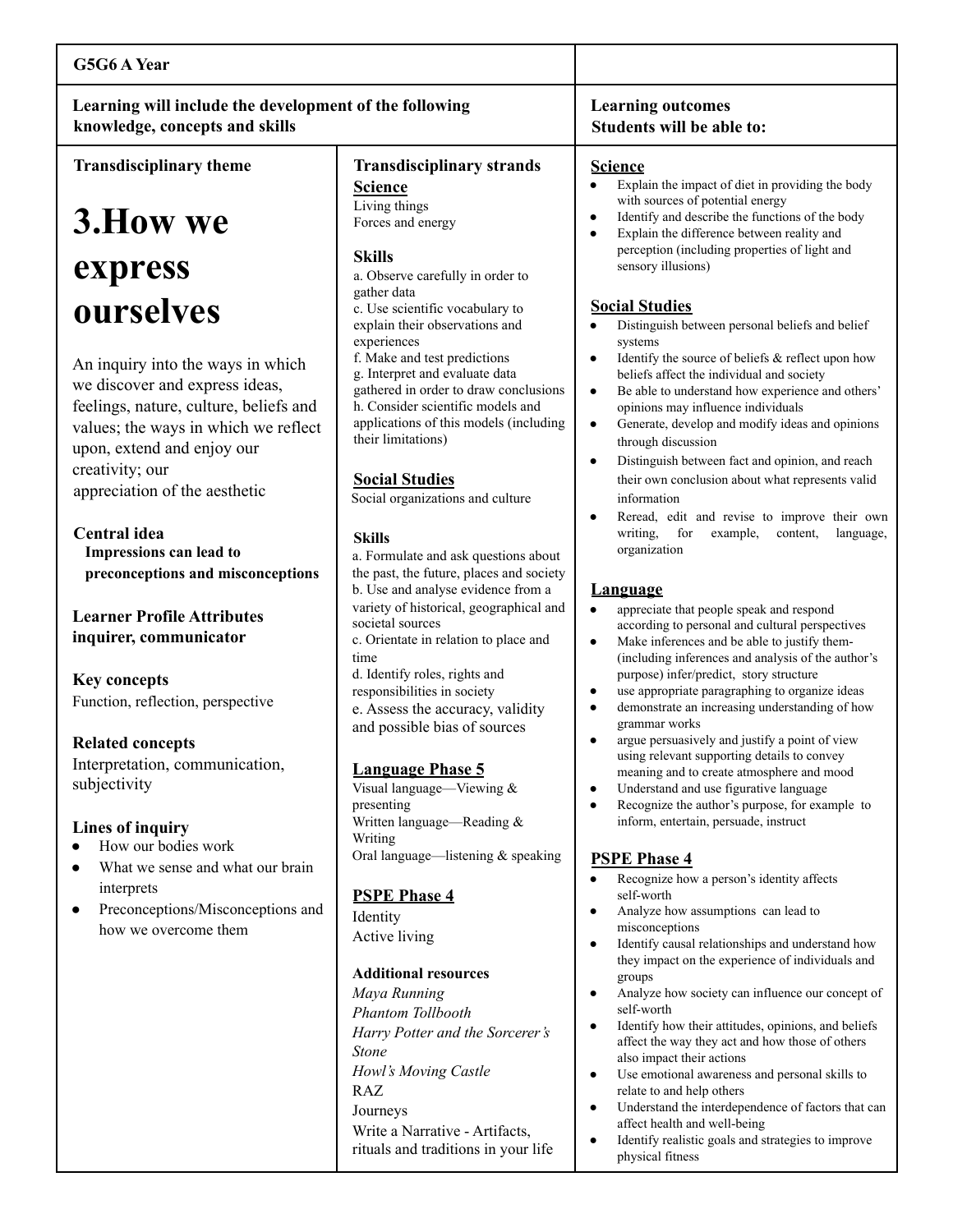| G5G6 A Year                                                                                                                                                                                               |                                                                                                                                                                                                                                                                                                                                                                               |                                                                                                                                                                                                                                                                                                                                                                                                                                                                                                                                                                                 |
|-----------------------------------------------------------------------------------------------------------------------------------------------------------------------------------------------------------|-------------------------------------------------------------------------------------------------------------------------------------------------------------------------------------------------------------------------------------------------------------------------------------------------------------------------------------------------------------------------------|---------------------------------------------------------------------------------------------------------------------------------------------------------------------------------------------------------------------------------------------------------------------------------------------------------------------------------------------------------------------------------------------------------------------------------------------------------------------------------------------------------------------------------------------------------------------------------|
| Learning will include the development of the following<br>knowledge, concepts and skills                                                                                                                  |                                                                                                                                                                                                                                                                                                                                                                               | <b>Learning outcomes</b><br>Students will be able to:                                                                                                                                                                                                                                                                                                                                                                                                                                                                                                                           |
| <b>Transdisciplinary theme</b>                                                                                                                                                                            | <b>Transdisciplinary strands</b>                                                                                                                                                                                                                                                                                                                                              | <b>Science</b><br>Explore the principle of using gears to provide more<br>$\bullet$                                                                                                                                                                                                                                                                                                                                                                                                                                                                                             |
| <b>5.How the</b>                                                                                                                                                                                          | <b>Science</b><br>Forces and energy                                                                                                                                                                                                                                                                                                                                           | work for less energy<br>Analyze why and how we still use simple machines<br>$\bullet$<br>Investigate energy transformations and conversions<br>$\bullet$                                                                                                                                                                                                                                                                                                                                                                                                                        |
| World Works<br>An inquiry into the natural<br>world and its laws; the<br>interaction between the natural<br>world (physical and biological)<br>and human societies; how<br>humans use their understanding | <b>Skills</b><br>a. Observe carefully in order to gather<br>data<br>b. Use a variety of instruments and<br>tools to measure data accurately<br>c. Use scientific vocabulary to explain<br>their observations and experiences<br>d. Identify or generate a question or<br>problem to be explored<br>e. Plan and carry out systematic<br>investigations, manipulating variables | Support the argument that the gravitational force<br>$\bullet$<br>exerted by Earth on objects is directed down<br>Construct and interpret graphical displays of data to<br>$\bullet$<br>describe the relationships of kinetic energy to the<br>mass & speed of an object, and to the elastic forces<br>or electromagnetic forces on an object<br>Develop a model to describe that when the<br>$\bullet$<br>arrangement of objects interaction at a distance<br>changes, different amounts of potential energy are<br>stored in the system<br>NGSS - 3-LS1, 3; 4-LS1-1; MS-LS3-2 |
| of scientific principles; the<br>impact of scientific and<br>technological advances on<br>society and on the environment.<br>Central idea                                                                 | as necessary<br>f. Make and test predictions<br>g. Interpret and evaluate data gathered<br>in order to draw conclusions<br>h. Consider scientific models and<br>applications of this models (including                                                                                                                                                                        | <b>Social Studies</b><br>Investigate which simple machines were developed<br>$\bullet$<br>by past civilizations<br>Explore scientific and technological developments<br>$\bullet$<br>that help people understand and respond to the<br>changing Earth.                                                                                                                                                                                                                                                                                                                          |
| Energy may be converted from<br>one form to another and stored in<br>various ways                                                                                                                         | their limitations)<br><b>Social Studies</b><br>Continuity and change through time                                                                                                                                                                                                                                                                                             | Language<br>Apply knowledge of presentation techniques in<br>original and innovative ways; explain their own<br>ideas for achieving desired effects                                                                                                                                                                                                                                                                                                                                                                                                                             |
| <b>Learner Profile Attributes</b><br>risk-taker, knowledgeable                                                                                                                                            | <b>Skills</b><br>a. Formulate and ask questions about<br>the past, the future, places and society<br>b. Use and analyse evidence from a                                                                                                                                                                                                                                       | Participate in collaborative learning, considering<br>$\bullet$<br>multiple perspectives and working with peers to<br>co-construct new understanding<br>$\bullet$<br>Use written language as a means of reflecting on                                                                                                                                                                                                                                                                                                                                                           |
| <b>Key concepts</b><br>Form, change, connection                                                                                                                                                           | variety of historical, geographical and<br>societal sources<br>c. Orientate in relation to place and                                                                                                                                                                                                                                                                          | their own learning<br>$\bullet$<br>Use an increasing vocabulary and more complex<br>sentence structures with a high level of specificity                                                                                                                                                                                                                                                                                                                                                                                                                                        |
| <b>Related concepts</b><br>Transformation, chemical and<br>physical changes                                                                                                                               | time<br><b>Language Phase 5</b><br>Oral language-listening and speaking<br>Visual language—viewing and<br>presenting                                                                                                                                                                                                                                                          | Paraphrase and summarize when communicating<br>orally<br>Reflect on communication to monitor and assess<br>$\bullet$<br>their own learning<br>Use appropriate paragraphing to organize ideas<br>$\bullet$<br>Write for a range of purposes, both creative and<br>$\bullet$<br>informative, using different types of structures and                                                                                                                                                                                                                                              |
| Lines of inquiry<br>Different forms of energy-<br>Kinetic/Potential<br>(chemical/gravitational/elastic/ele                                                                                                | <b>PSPE Phase 4</b><br>Interactions                                                                                                                                                                                                                                                                                                                                           | styles according to the purpose of the writing<br>Apply knowledge of presentation techniques in<br>$\bullet$<br>original and innovative ways; explain their own<br>ideas for achieving desired effects                                                                                                                                                                                                                                                                                                                                                                          |
| ctric) (Thermodynamic)<br>The storage and transformation of<br>$\bullet$<br>energy, and their byproducts<br>Conservation of energy                                                                        | <b>Additional resources</b><br>Journeys<br><b>RAZ</b><br><b>Ender's Game</b><br>The Phantom Tollbooth                                                                                                                                                                                                                                                                         | <b>PSPE Phase 4</b><br>Reflect critically on the effectiveness of the group<br>during and at the end of the process<br>Reflect on shared and collaborative performance<br>$\bullet$<br>Apply different strategies when attempting to<br>$\bullet$<br>resolve conflict<br>Identify how their attitudes, opinions, and beliefs<br>$\bullet$<br>affect the way they act and how those of others<br>also impact their actions<br>Participate in collaborative learning, considering<br>$\bullet$<br>multiple perspectives and working with peers to                                 |

co-construct new understanding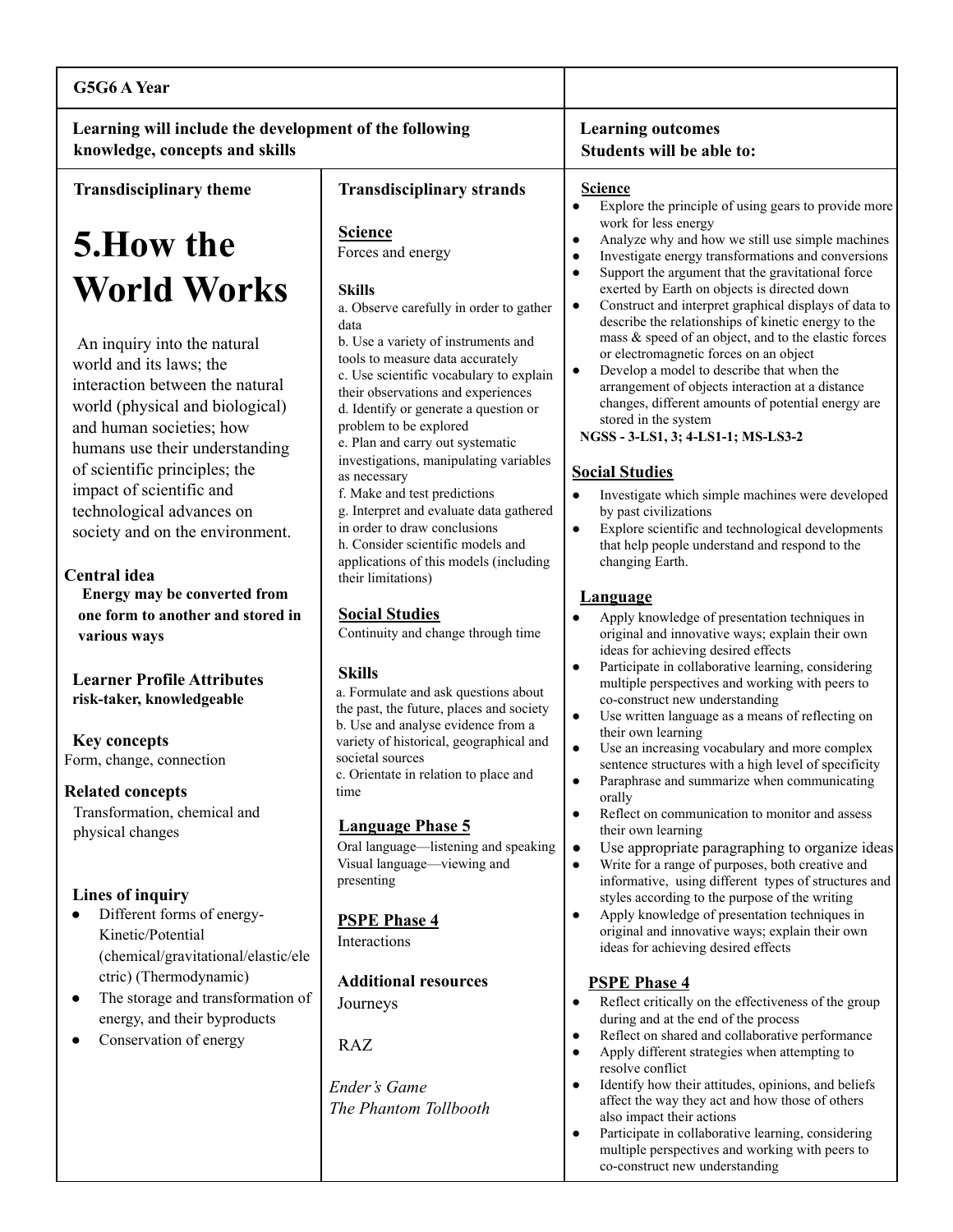| G5G6 A Year                                                                                                                                                                                                                                                                                                                                                                                                                |                                                                                                                                                                                                                                                                                                                                                                                                                                                                                                                                                                                                             |                                                                                                                                                                                                                                                                                                                                                                                                                                                                                                                                                                                                                                                                                                                                                                                                                                                                                                                                                                                             |
|----------------------------------------------------------------------------------------------------------------------------------------------------------------------------------------------------------------------------------------------------------------------------------------------------------------------------------------------------------------------------------------------------------------------------|-------------------------------------------------------------------------------------------------------------------------------------------------------------------------------------------------------------------------------------------------------------------------------------------------------------------------------------------------------------------------------------------------------------------------------------------------------------------------------------------------------------------------------------------------------------------------------------------------------------|---------------------------------------------------------------------------------------------------------------------------------------------------------------------------------------------------------------------------------------------------------------------------------------------------------------------------------------------------------------------------------------------------------------------------------------------------------------------------------------------------------------------------------------------------------------------------------------------------------------------------------------------------------------------------------------------------------------------------------------------------------------------------------------------------------------------------------------------------------------------------------------------------------------------------------------------------------------------------------------------|
| Learning will include the development of the<br>following knowledge, concepts and skills                                                                                                                                                                                                                                                                                                                                   |                                                                                                                                                                                                                                                                                                                                                                                                                                                                                                                                                                                                             | <b>Learning outcomes</b><br>Students will be able to:                                                                                                                                                                                                                                                                                                                                                                                                                                                                                                                                                                                                                                                                                                                                                                                                                                                                                                                                       |
| <b>Transdisciplinary theme</b>                                                                                                                                                                                                                                                                                                                                                                                             | <b>Transdisciplinary strands</b>                                                                                                                                                                                                                                                                                                                                                                                                                                                                                                                                                                            | <b>Science</b>                                                                                                                                                                                                                                                                                                                                                                                                                                                                                                                                                                                                                                                                                                                                                                                                                                                                                                                                                                              |
| 2. How we organize<br>ourselves                                                                                                                                                                                                                                                                                                                                                                                            | <b>Science</b><br>Living things<br><b>Skills</b>                                                                                                                                                                                                                                                                                                                                                                                                                                                                                                                                                            | Recognize that plants and animals go through<br>$\bullet$<br>predictable life cycles<br>Identify the structures of plants and animals that are<br>responsible for reproduction<br>Analyze similarities and differences in the ways that<br>٠                                                                                                                                                                                                                                                                                                                                                                                                                                                                                                                                                                                                                                                                                                                                                |
| An inquiry into the<br>interconnectedness of human-made<br>systems and communities; the<br>structure and function of<br>organizations; societal<br>decision-making; economic<br>activities and their impact on<br>humankind and the environment.<br>Central idea<br>Governmental systems and<br>decisions can affect human<br>rights, the environment, and<br>other living organisms.<br><b>Learner Profile Attributes</b> | a. Observe carefully in order to gather<br>data<br>b. Use a variety of instruments $&$ tools<br>to measure data accurately<br>c. Use scientific vocabulary to explain<br>their observations & experiences<br>d. Identify or generate a question or<br>problem to be explored<br>e. Plan & carry out systematic<br>investigations, manipulating variables<br>as necessary<br>f. Make & test predictions<br>g. Interpret & evaluate data gathered in<br>order to draw conclusions<br>h. Consider scientific models &<br>applications of this models (including<br>their limitations)<br><b>Social Studies</b> | different living things reproduce<br>Develop models to describe that organisms have<br>$\bullet$<br>unique and diverse life cycles but all have in<br>common birth, growth, reproduction, and death<br><b>Social studies</b><br>Explain how human activities can have positive or<br>$\bullet$<br>adverse effects on local and other environments<br>Explain people's responsibilities to each other, the<br>environment, and other living beings<br>Recognize the elements of major political systems<br>$\bullet$<br>(e.g. monarchy, democracy, dictatorship)<br>Identify and describe means by which citizens can<br>monitor and influence the actions of their<br>governments and vice versa<br>Explore a range of political systems (e.g. local,<br>$\bullet$<br>regional, national, or international) and the impact<br>they have on individuals, groups, and society<br>Explain principles of human rights (distinguish<br>$\bullet$<br>between personal beliefs and belief systems) |
| caring, principled<br><b>Key concepts</b><br>Function, responsibility, connection                                                                                                                                                                                                                                                                                                                                          | Human systems & economic activities<br>Resources & the<br>environment<br><b>Skills</b>                                                                                                                                                                                                                                                                                                                                                                                                                                                                                                                      | <b>Language</b><br>Participate appropriately as listener and speaker in<br>discussions, conversations, debates and group<br>presentations                                                                                                                                                                                                                                                                                                                                                                                                                                                                                                                                                                                                                                                                                                                                                                                                                                                   |
| <b>Related concepts</b><br>Government, ecosystems, habitat<br>Lines of inquiry<br>Types of governance<br>Principles of human rights and<br>social justice                                                                                                                                                                                                                                                                  | a. Formulate $&$ ask questions about the<br>past, the future, places & society<br>b. Use and analyse evidence from a<br>variety of historical, geographical and<br>societal sources<br>c. Orientate in relation to place & time<br>d. Identify roles, rights and<br>responsibilities in society<br>e. Assess the accuracy, validity and<br>possible bias of sources                                                                                                                                                                                                                                         | Argue persuasively and justify a point of view using<br>relevant supporting details<br>Identify and describe the elements of a story and<br>٠<br>explain how they contribute to its effectiveness<br>Locate, organize, interpret, evaluate and synthesize<br>٠<br>information from a variety of sources identifying<br>relevant, reliable and useful information and deciding<br>on appropriate ways to use it<br>Reflect on the perspectives and ideas of others and<br>$\bullet$<br>critically analyze arguments while distinguishing                                                                                                                                                                                                                                                                                                                                                                                                                                                     |
| Ways in which organisms and<br>٠<br>environments are interconnected<br>in nature (Including human)<br>interaction) (Interdependence)                                                                                                                                                                                                                                                                                       | <b>Language Phase 5</b><br>Oral language—listening and speaking<br>Visual language—viewing and<br>presenting<br>Written language-reading                                                                                                                                                                                                                                                                                                                                                                                                                                                                    | between fact and opinion<br>Use the internet responsibly and knowledgeably,<br>$\bullet$<br>appreciating its uses and limitations<br>Organize ideas in a logical sequence<br>$\bullet$<br>Check punctuation, variety of sentence starters,<br>$\bullet$<br>Reread, edit and revise their own writing<br>$\bullet$<br><b>PSPE Phase 4</b>                                                                                                                                                                                                                                                                                                                                                                                                                                                                                                                                                                                                                                                    |
|                                                                                                                                                                                                                                                                                                                                                                                                                            | <b>PSPE Phase 4</b><br>Active living<br>Interactions<br><b>Additional resources</b><br>Journeys<br>RAZ<br>Ahimsa<br>The Giver<br>The Phantom Tolllbooth                                                                                                                                                                                                                                                                                                                                                                                                                                                     | Identify and discuss the changes that occur during<br>$\bullet$<br>puberty and their impact on well-being<br>Reflect on the perspectives and ideas of others<br>$\bullet$<br>Identify how their attitudes, opinions, and beliefs<br>$\bullet$<br>affect the way they act<br>Work towards consensus, understanding the need to<br>$\bullet$<br>negotiate and compromise                                                                                                                                                                                                                                                                                                                                                                                                                                                                                                                                                                                                                      |